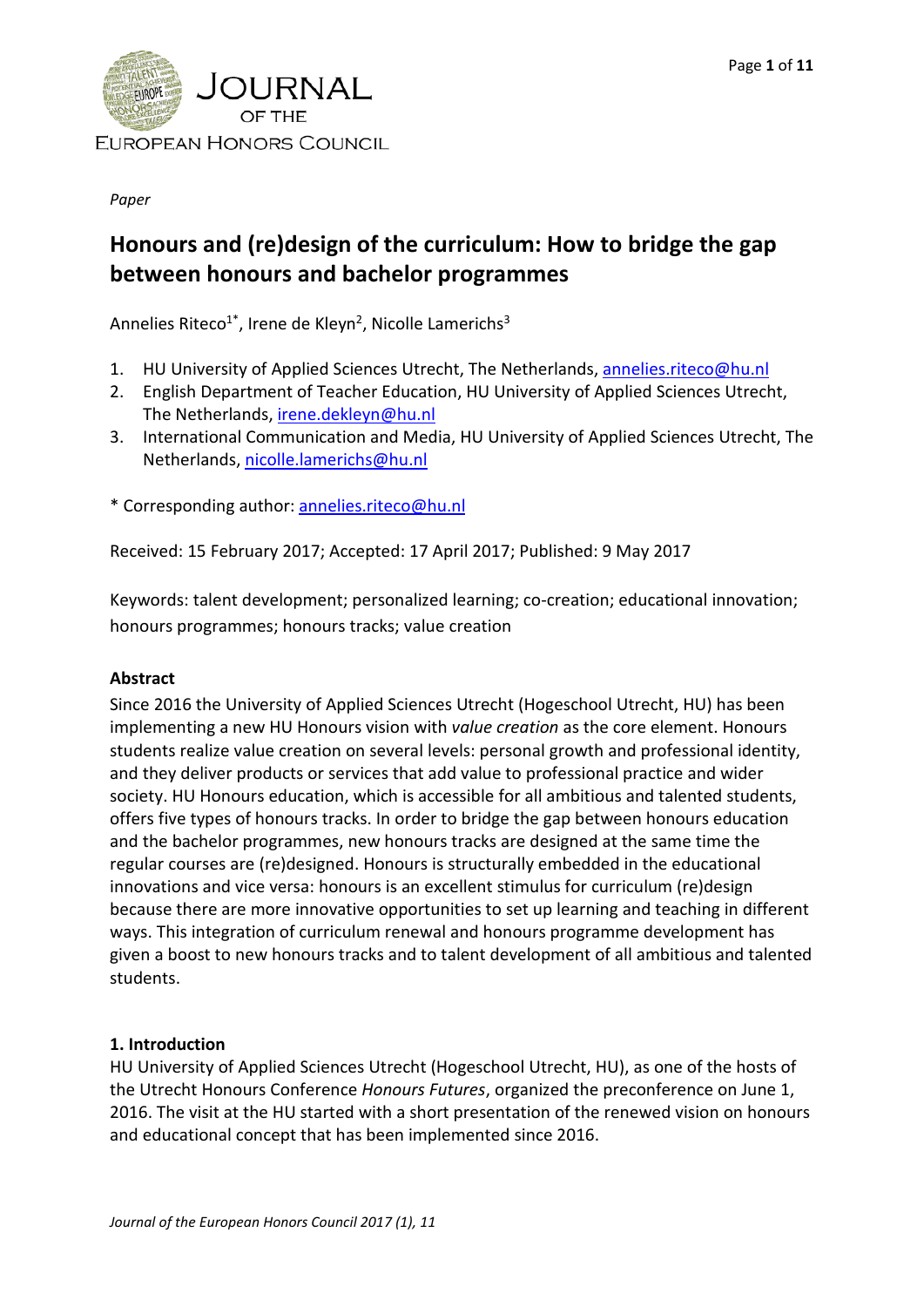From its inception HU Honours education has been accessible to all gifted and ambitious students. Different honours tracks are offered for different types of students: for students who want an in-depth grasp of a subject or a broader view of the matter, for students who prefer to learn more about a subject over an intensified or longer period using a highly structured or completely unstructured setup. Students follow honours programmes in addition to their bachelor programme and do not receive credits for this.

The focus of this paper will be the opportunities that arise to bring honours programmes closer to bachelor curricula while implementing curriculum design. The design or redesign of educational programmes is an excellent opportunity for the development of new honours tracks, especially the tracks which are in line with the regular courses (the so-called 'star courses' at HU are the regular courses providing students the option to participate in an honours track).

We start with a short introduction on the educational context of HU, where a huge innovation is going on for all educational degrees, covering already more than 60 bachelor programmes in total. In the first section we will elaborate on the HU Honours vision and educational concept. Then, we will illustrate how the bachelor programme International Communication and Media implements honours in light of the redesign, to fit ideas of cocreation, personal development, and to truly create a community of excellence. In the last part, we will show how driven students are encouraged to further explore a topic of their interest from a regular course and to deepen and broaden their learning, thus exceeding the courses' regular attainment levels.

#### **2. Educational innovation at HU**

In 2014 HU started with a large-scale curriculum renewal of its Bachelors and Masters programmes, including a redesign of its honours programme. During this curriculum development, the HU draws on its educational vision, based on the ideas of hundreds of HU lecturers and students. The HU's vision of education has been elaborated in the pamphlet *Our world of tomorrow* (HU University of Applied Sciences Utrecht, 2015). Lifelong learning is the main principle: the HU wants to offer education for new and more experienced professionals. The HU vision of education has five principles: 1) lifelong learning, 2) education in co-creation with professional practice, 3) education based on practically-oriented research, 4) personalized learning as a framework for talent development (including honours), teaching methodology, and 5) blended learning which is a combination of face-to-face education, workplace learning, and online and team learning.

Based on the vision of education, fourteen design dimensions have been formulated that provide both direction and space to (re)design the education. Teams of lecturers are invited to give their own interpretation, shape and meaning to these dimensions. One of the dimensions is personalized learning. With personalized learning we mean that students devise their own learning process, in terms of pace, time, sequence, interest, content, goals and level. Honours is the ultimate form of personalized learning, because the students can decide themselves what topics they want to study, what kinds of projects they want to do, and what kind of issue they want to research. Personalized learning on content, goals and levels, beyond the curriculum borders of the bachelor programme, is possible for all ambitious HU students who want to get the best out of themselves and their study.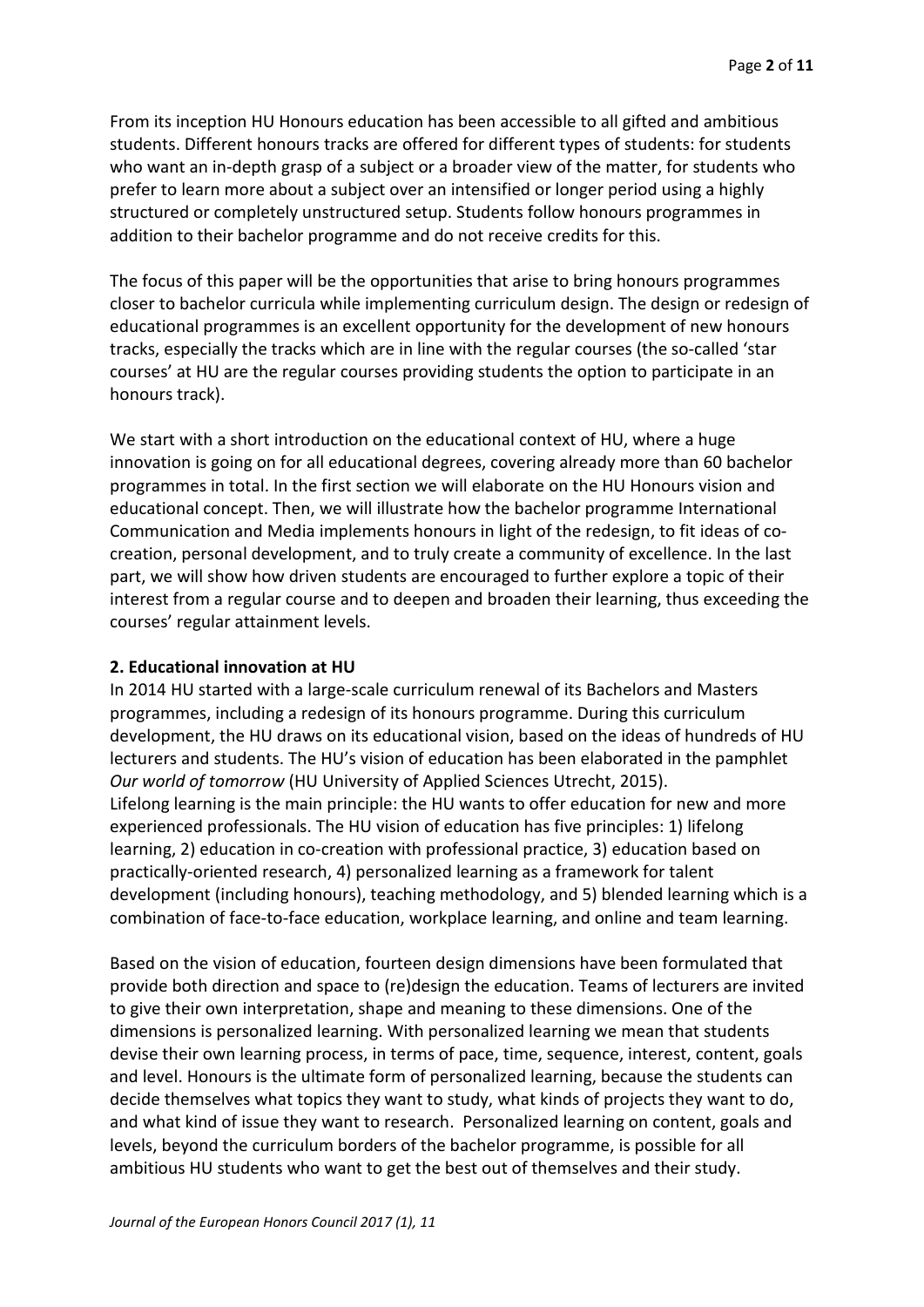# **3. Honours renewed**

## *3.1. Honours for all*

Honours education at the HU started in 2009 with the Sirius Programme, the national incentive programme that gave a boost to excellence in the context of Dutch higher education.

From the beginning the guiding principle for the HU was that everyone has talents, so everyone can excel at the HU! Honours programmes should be accessible to all students at the HU, not only for the high achievers. The HU has chosen to give the opportunity to all students to excel if they want and if they can. HU Honours is for the inquisitive students who are interested in the world around them and who want to have a larger impact on society.

However, these driven students differ a lot. That is the main reason for offering a broad palette of honours education. The HU offers five types of honours tracks, with different opportunities, in order to reach as many students as possible. The tracks are designed to reach different types of students depending on what they want to learn and achieve, how much time they can spend, what their learning style or preference is, and whether they want to deepen or broaden their knowledge and skills.

During the Sirius Programme, Honours Education occurred next to and usually outside regular education. It was a special project and despite the precondition that honours programmes should be accessible for all students, it was hard to reach many students and also teachers.

In 2014 the HU started with a major curriculum development in which honours was embedded and that has been very important to make honours education more accessible and to integrate it with other educational innovations. Honours is not a separate project anymore, but is connected to other educational and organizational developments.

This was also the moment to renew the honours concept. It is not a totally new approach of honours, but we have improved and changed some elements in our way of thinking. The HU already had a Star System that gave students a star for each honours achievement. In the renewed Honours concept the Star System will remain, but more opportunities for students to excel have been created.

# *3.2. Value creation*

The core element in the renewed HU Honours vision is value creation, which means adding value in one or more of these four areas:

- 1. for themselves, to give meaning to their learning process, personal and professional development and career;
- 2. professional practice;
- 3. their specialist field;
- 4. society taken in the widest, most imaginative sense.

Value creation is derived from creatio, that means "creating something new". Honours students deliver products or services that add value to themselves, professional practice, their field or society. They want to make a difference in their environment, which can be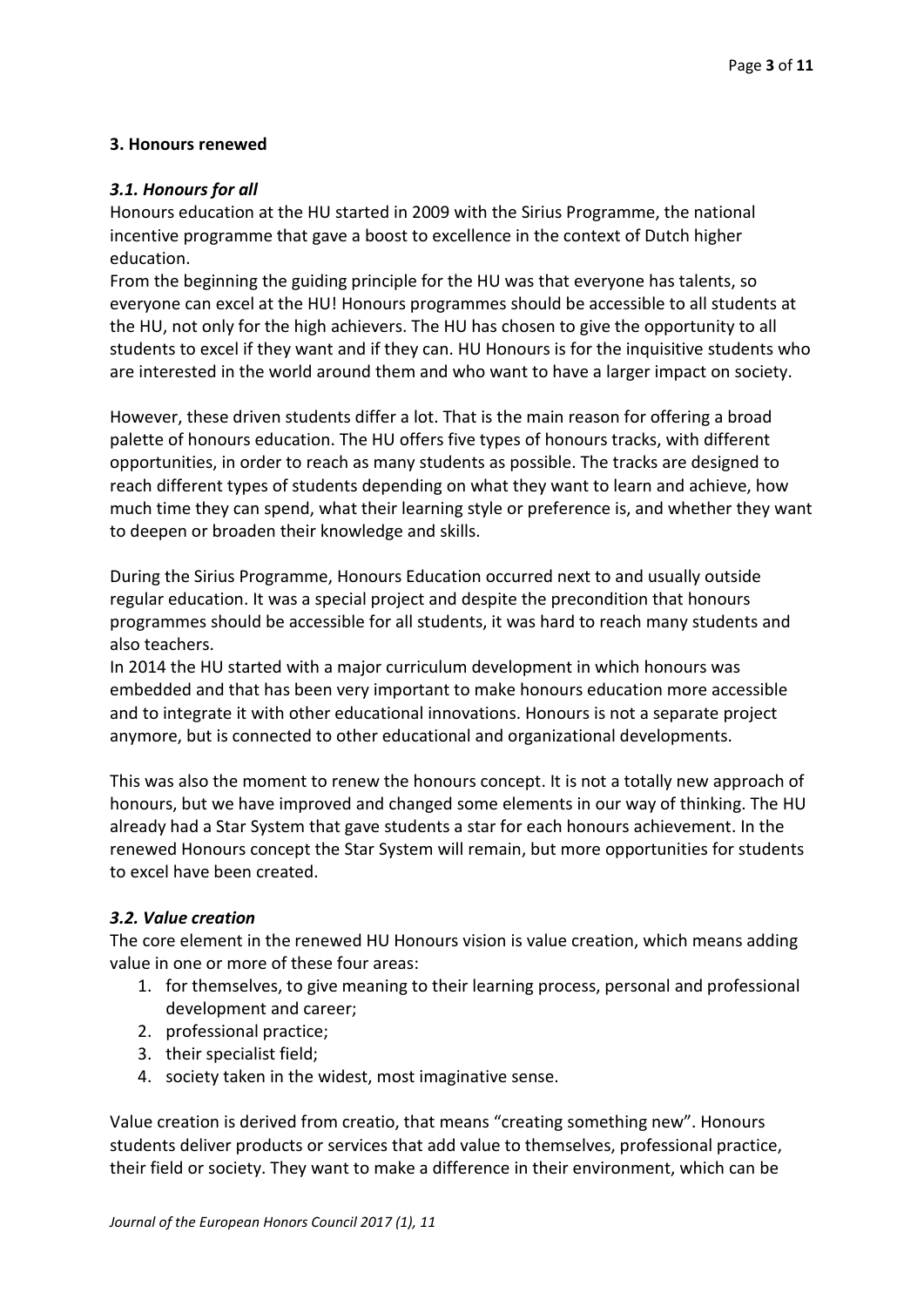very broad: a child at school, a parent, a patient, the director of an agency, a local organization, an interested party, an individual or a relevant target group.

As value creation is at the heart of honours education, an important function of honours is to educate honours students into being 'leading professionals in value creation'. But what makes a student a leading professional in value creation? A group of honours lecturers have made a general profile of this professional.

**Area of development Qualities / competences** Learning: personal growth Proactive personality Learning: professional identity Learning professional Value creation for professional practice Innovative ability Value creation for wider society **Integral thinking and acting** 

*Figure 1: Profile of the leading professional in value creation*

At the end of their study and honours programme students apply for a final honours assessment where they demonstrate how they have developed themselves into a professional who shows leadership qualities in value creation.

## *3.3. Types of honours tracks*

As explained before, the precondition is that HU honours education has to be accessible to all motivated and ambitious students. As honours students have different needs and wishes, we offer five different kinds of honours tracks:

- 1. Pre-honours: a multi-disciplinary honours track in a series of ten evenings. The prehonours trajectory facilitates self-development and self-exploration in terms of identity and compassion within a framework of personal development, collaboration and regional project work. It is also an orientation programme in order to know the possibilities of honours. The programme was co-created together with a group of highly motivated second, third and fourth year honours students.
- 2. Complete, integrated honours programmes, for students who want to excel at the highest level. These programmes have been especially designed for students who want to work in a stimulating team with other honours students. Within the honours programmes students are able to choose their own path by creating their own projects. The time that students need to spend at an honours programme is similar to a minor, so 30 credits. But they do not get credits for honours, they can achieve stars for their honours achievements. Each honours activity represents an investment of 5 credits, 100 - 140 hours for each star. In a complete HP students do five different honours projects, assignments, activities, or courses, so they can obtain five stars and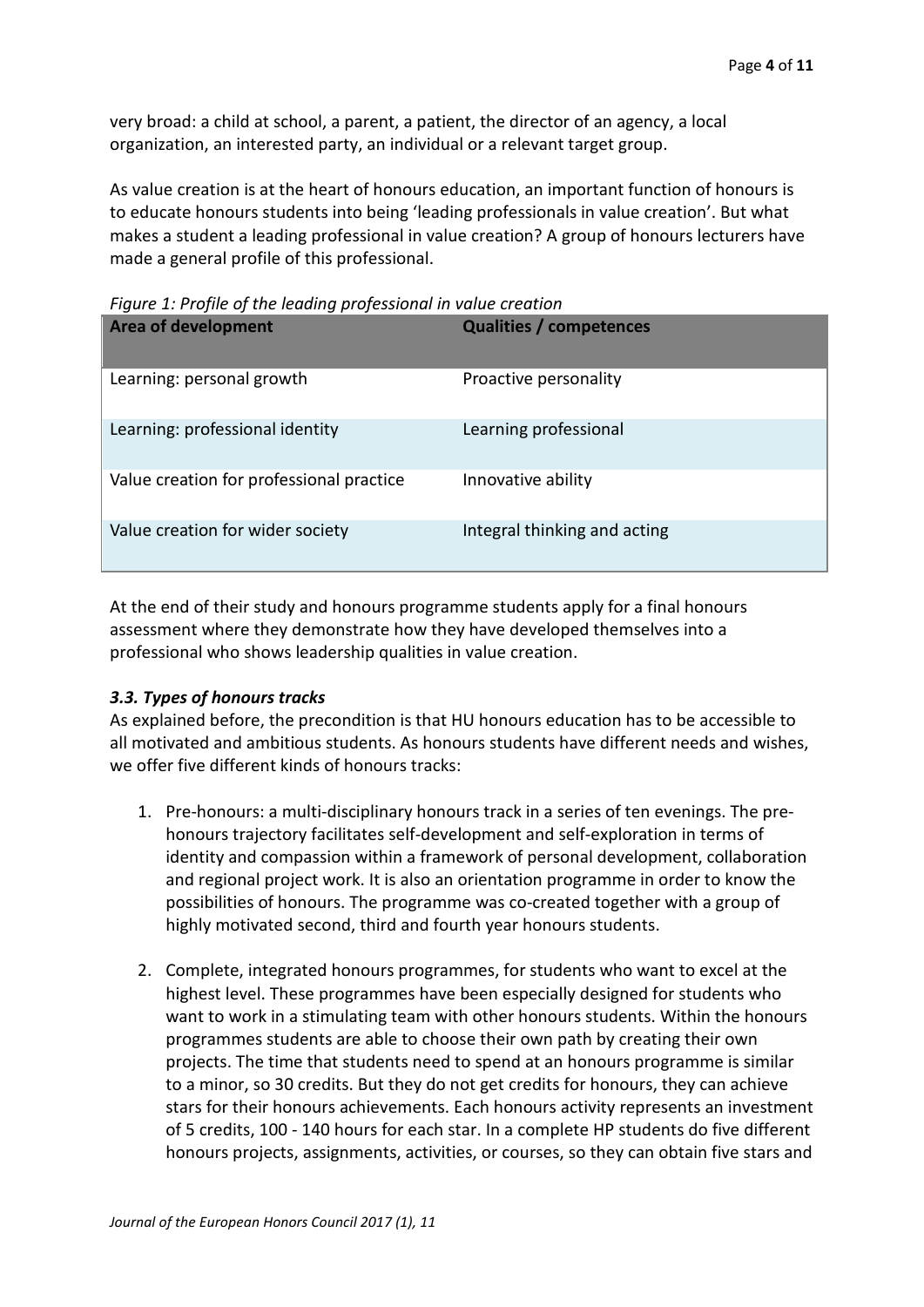after obtaining five stars, they can apply for the final honours assessment in order to achieve the honours certificate.

- 3. Star courses. Honours students follow the regular bachelor course but they make extra assignments in line with the course or they do assignments at a more complex level. The predesigned star course provides a framework for further broadening or deepening in the topic of the regular course. Students can follow the course on two levels: regular and honours level. Each course of 5 EC can lead to one star. Either lecturers who like to take on challenges with their students or the students themselves can take the initiative for this option.
- 4. Extra Honours extra-curricular projects often with a direct cooperation with the work field. Lecturers often take the initiative for these kinds of projects or the stakeholders from professional field. It is about complex issues that can be solved by honours students or a team of honours students.
- 5. Personal track students can work out their own idea, plan. This is the most free form of honours education. The students can get coaching or support from an honours coach. The student has to organize that. Every HU institute has many honours coaches and the students can consult them on demand. They write a proposal about their plan and if it has been approved, the student can start with his activities. The approval is a kind of "go", so the student knows that his plan has potential. If a plan is rejected, the student gets some suggestions on how to improve the proposal.

## *3.4. Honours assessment*

How do we evaluate, assess the honours achievements, the contributions of honours students? We have developed our "Star System": students can acquire a star or a star certificate for his product, service, intervention or method with added value.

The stars are in line with the competences or the profile characteristics of the beginning excellent professional. The student can acquire a star for each demonstrated competence based on an honours achievement.

The five profile characteristics or stars are:

- 1. Reflective practitioner: the student possesses a high level of expertise, he has a good knowledge base and applies this in practice. And he reflects on professional action.
- 2. Innovation and dissemination: the student demonstrates the ability to innovate and makes a contribution to further development of professional practice.
- 3. International perspective: the student puts the profession and the activities in an international perspective and recognizes the consequences of different environments and cultures for the working fields.
- 4. Professional drive: the student is highly motivated to optimize his own qualities, makes conscious choices and has a clear vision on his profession.
- 5. Leadership qualities: the student leads and possesses the skills to plan and to collaborate with others. The student shows leadership.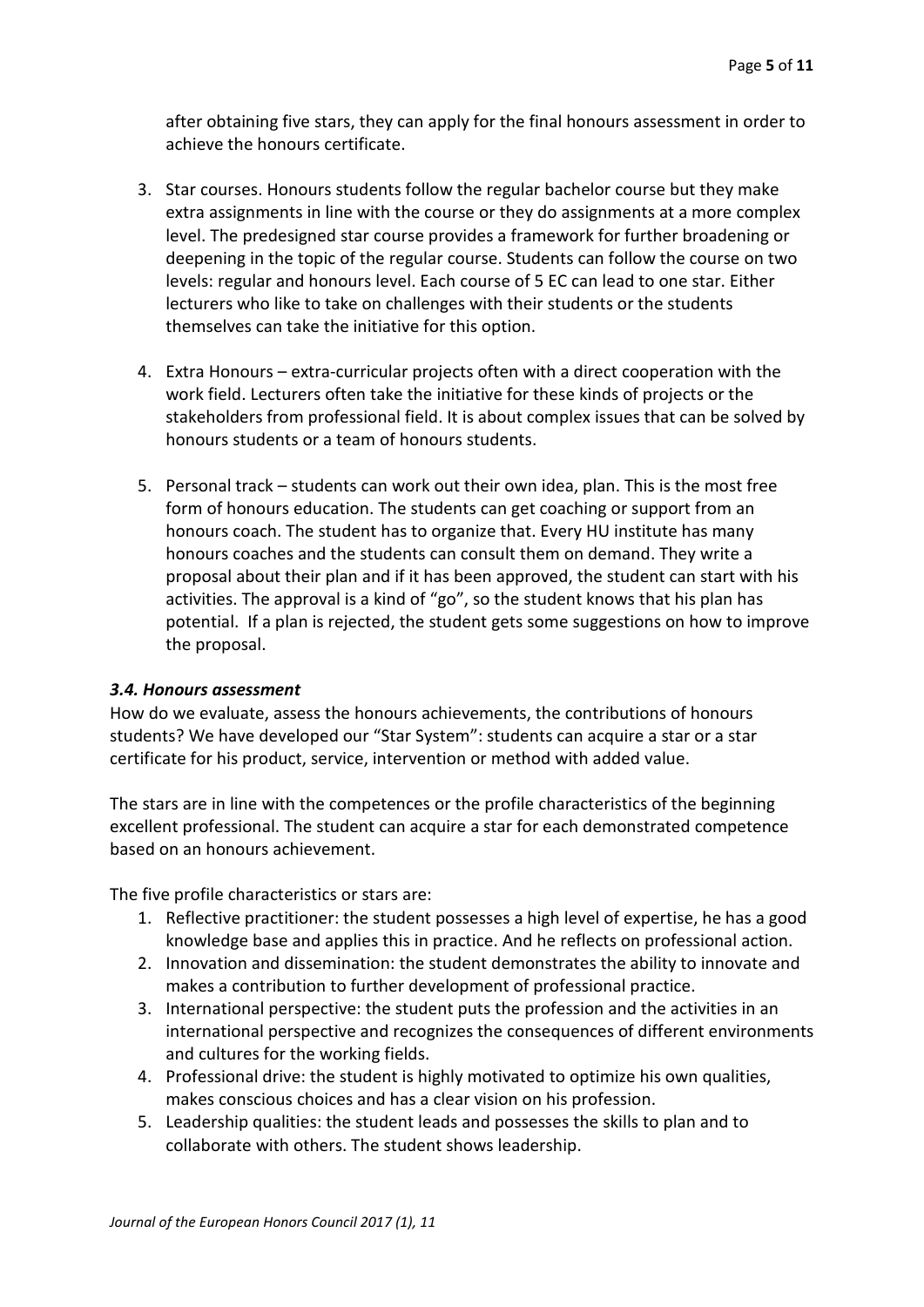Before the renewal of honours education students had to achieve all five different stars, but it has been decided to skip that, because the characteristics are too different and in this way incomparable. Now the honours student can opt for the same star twice or three times. In order to create even more freedom for the students to choose their own path we have invented the so called 'free star'. Students can choose their own honours activity, have it assessed and gain the 'free star'. They devise their own star and can give it a name like 'entrepreneurship'. For the free star, the student has to demonstrate how he has created added value for the professional practice or society.

Once five stars have been acquired, students can apply for the final honours assessment during which they demonstrate that they have characteristics of a forward-thinking professional capable of value creation. Once they do so, they obtain an honours certificate. The existing star system and the new element of value creation come together in the final honours assessment for 'graduating with honours'.

## **4. Integrating Honours in Curriculum Design**

We focus in this section on honours as connected to the redesign of the programme International Communication and Media (ICM) as a case study of how honours can be integrated within a wider educational landscape. This international bachelor programme has a truly international student population and staff from a wide range of countries both within and outside of Europe. The programme is currently undergoing a thorough redesign (2016- 2020) to fit the needs of the professional field and categorize itself as a Creative Business bachelor.

This redesign is an opportunity to create a more thorough competence-based programme which focuses on higher impact learning. Courses are redeveloped to allow lecturers to teach in a blended way (Bersin & Bersin, 2004; Vaughan, Cleveland-Innes & Garrison, 2013), which bridges online and offline environments, and creates space for new classroom activities where students also participate in massive open online courses (MOOCs). Moodle is our primary tool in this redesign, to accommodate for large open courses, as well as smaller intimate ones.

In the redesign, ICM focuses on several key competences which align with honours well, such as lifelong learning and personal branding. Honours functions as both an innovator for existing courses and a space to creatively try out ideas. We find that honours has great merit as an excellence programme which is co-created. By emphasizing the individual student, the HU honours concept allows for innovative, personal ways of teaching.

The vision of ICM is emblematic of that of the HU in general. The merit of honours lies in the student's personal development, which is matched closely to ICM's vision at a micro level – a vision which emphasizes a personalized learning approach, co-creation, intercultural awareness, and the need to keep on learning to become an apt and forward-thinking professional. In this section we will illustrate how ICM implements honours in light of the redesign, to fit ideas of co-creation, and to truly create a community of excellence.

## *4.1. Implementation of Honours at Programme Level*

To truly educate for the professional field of creative business, the honours research at ICM is envisioned both disciplinary and interdisciplinary. Students may want to deepen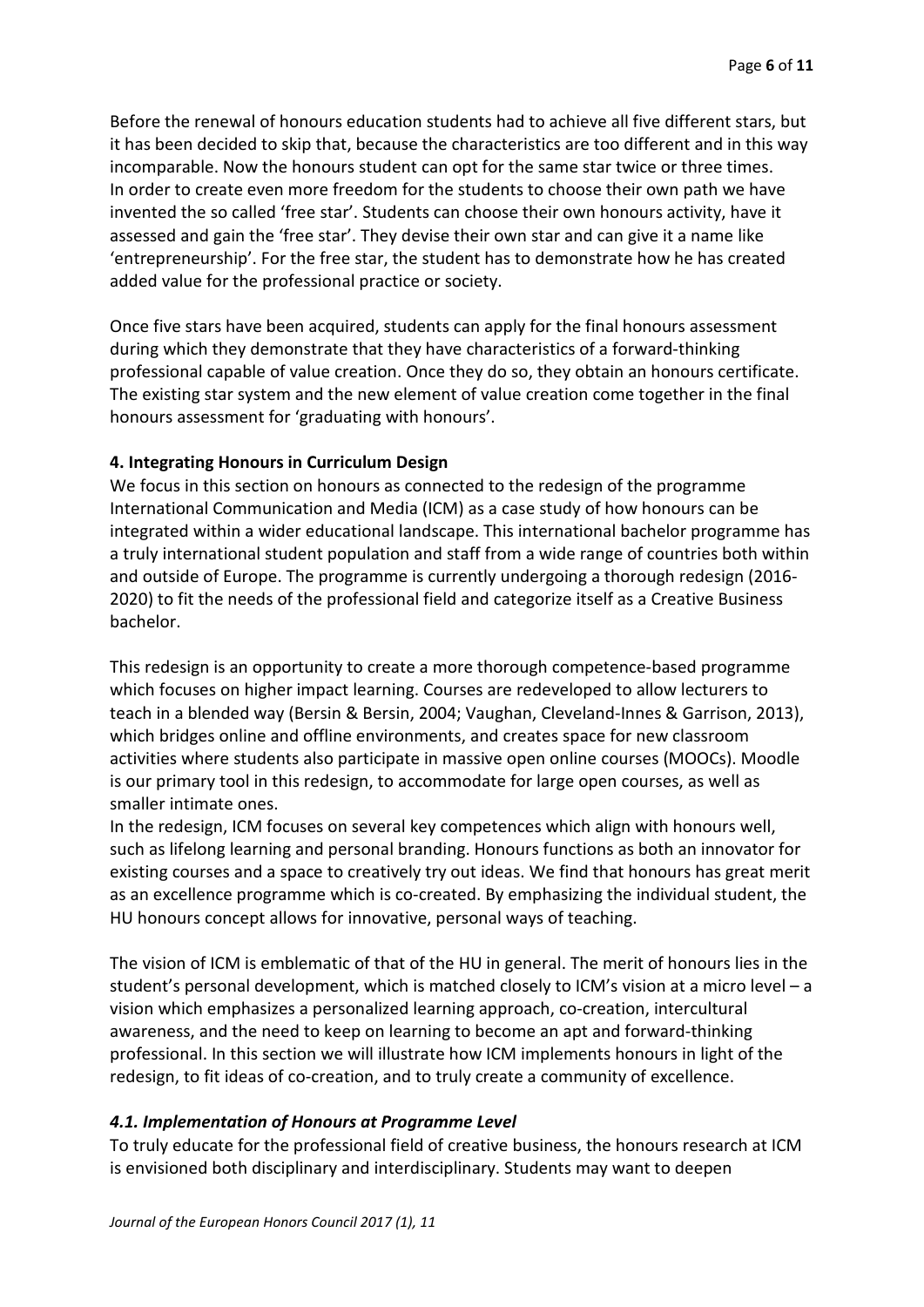competences and subjects in their honours journey, but may also want to see this trajectory as an opportunity to go beyond the familiar disciplines (Wolfensberger, 2015, p. 157). The interdisciplinary aspects of honours are connected to the HU's institutional context, where honours students are encouraged to go beyond institutes and disciplines, and are invited to go on an "expedition" to find new qualities within themselves.

We encourage students to not only explain their honours project, but also focus on its international aspects, its relation to the ICM curriculum, and its value for the professional field. ICM is a truly interdisciplinary and intercultural programme, and we see honours as an opportunity to dive deeper into cultural competences. As an extra honours project, students can choose to for instance reflect more on their study abroad, and create a network based on their exchange. For this fixed project, we created a rubric which lists different competence levels for intercultural awareness and tests students based on a report and presentation.

#### *4.2. Walk the Talk*

In *The Honours Experience*, Van Eijl and Pilot (2016) describe that a growth mindset is a necessary quality for excellence – a mental disposition to seek new challenges and opportunities, instead of avoiding them (p. 17). Having such a mindset creates personal development. Both lecturers and students need to acquire that growth mindset, and keep learning and developing themselves. Co-creation, then, is integral in our vision of excellence. To truly excel at a University of Applied Sciences, undergraduates need to be professional and truly learn to collaborate and become leaders.

When discussing the practice of honours, recruitment cannot be overlooked. By connecting honours recruitment more actively to study coaching, we hope to identify suitable honours students sooner, and coach them in their personal learning paths. In their study Van Eijl and Pilot (2016, p. 81) emphasize that creating a culture of excellence is fundamental to identifying and developing excellence. This culture also implies that study coaches have to be able to spot excellence, and actively recruit students (ibid., p. 89). In our previous curriculum design, coaching focused on students who were delayed, or who had special needs. This has the danger that excellence is not recognized or valued as much, when in fact it can be nurtured and enrich students' education tremendously.

In our current redesign, much attention is paid to personalized learning trajectories of all students, and to the excellence of students and staff. Our vision for redesign is our explicit ambition to create an honours community which is driven by students, and coached by inspiring staff members. Like all HU institutes, lecturers are inspired to "walk the talk" and engage students by giving the right example as role-models, who also keep learning themselves. This idea of co-creating honours as a dialogue of students and staff is integral to the ICM vision. This also implies that excellence within staff should be encouraged. As a University of Applied Sciences, we may reward this differently than many other modern universities who emphasize research.

In our vision of honours, we see honours as aligned to didactical methods (e.g. coaching, teaching), and as added value to the professional field. Co-creation is central in this notion, both connected to the professional field as well as to didactics. Our idea of co-creation is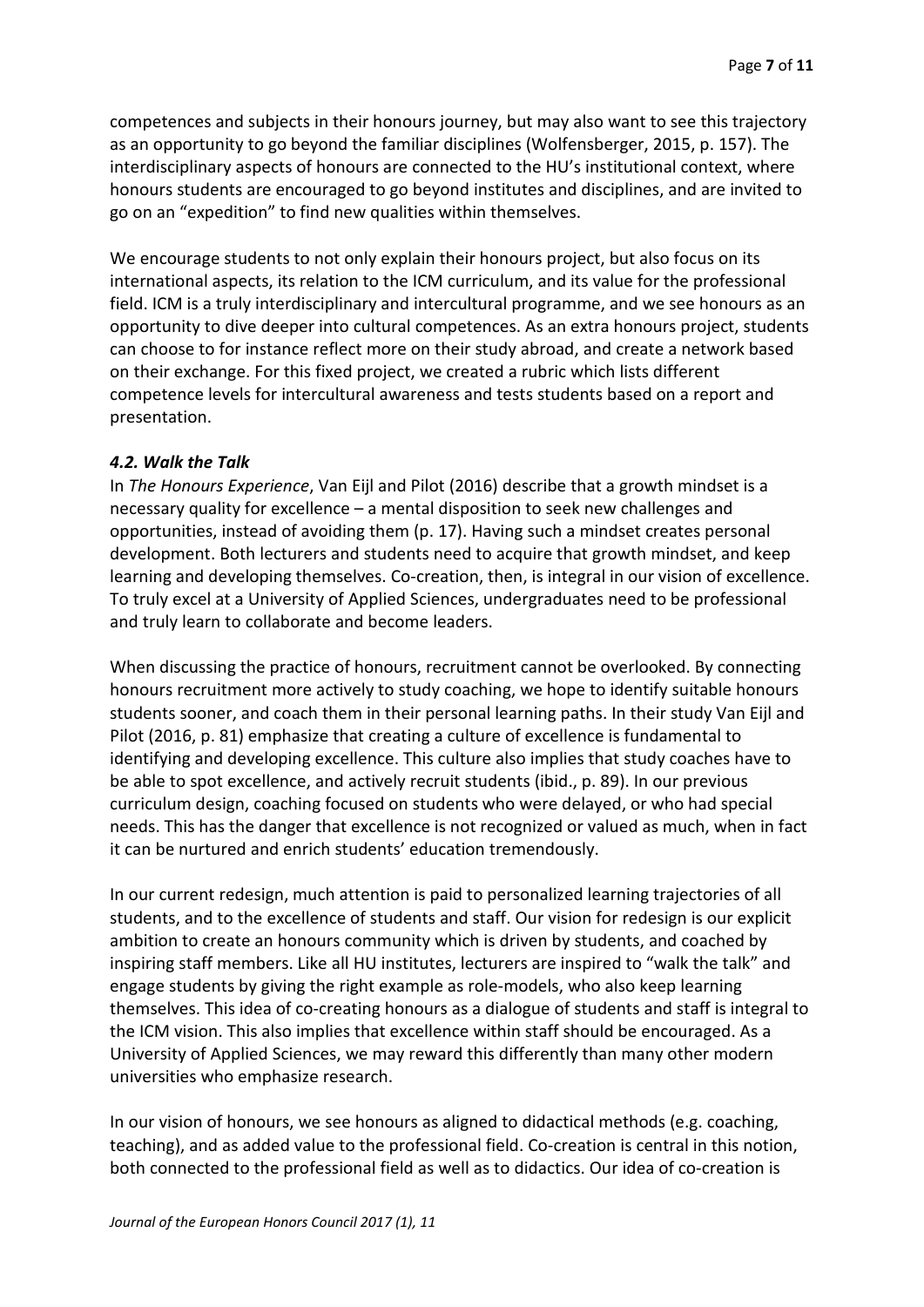perhaps best visualized when considering a recent COIL (collaborative online international learning) course developed with an Australian partner university, RMIT College of Business, Melbourne. COIL is best described as: '…courses, projects and other "virtual exchange" or 'telecollaboration' activities that bring university students and academics together across borders. Integrating it into the curriculum enhances the intercultural competence of students who might not otherwise have the opportunity to study abroad' (European Coil Conference, 2017).

Connecting honours with COIL has proven valuable at our programme, where it is considered an opportunity to educate intercultural competence at a high level. Lecturers give much room for students to follow their interests. While a rudimentary rubric was designed, and some assignments were described, developers left much space for students to initiate their own projects with their Australian peers. As we are now in the pilot phase, the learning outcomes have not been evaluated yet, but a constant dialogue with students and our foreign partners was crucial in the development and vision overall.

## *4.3. Innovation and Play*

Within the curriculum, we also use honours as innovator to experiment with new didactic visions, which do not only include co-creation, but also more interactive learning activities. Specifically, we want to use honours education as a way of experimenting with more blended activities, including games and play in education.

For education, gaming has clear merits. Digital and non-digital games function as valuable vessels for identity formation and social grouping (Pearce, 2009). Games are effective educational tools, because they provide a space where conventions of the everyday world cease to exist. Games suspend disbelief, and also create immersion within educational activities.

In education, temporarily reforming the group through play can be a powerful tool. Roleplaying and other activities can create a more dynamic, engaging and emphatic way of learning activities, skills and knowledge. Through play, students can also experiment with different attitudes, making all of these elements suitable for competence-based learning. Within honours, games can be a way to playfully master learning goals and key competences. For instance, one of the competences of the excellent professional is "leadership", which can easily be activated within the context of gaming. As a game design method, we can create a state of play or simulation which relies on complex, social roleplaying. This simulation can be developed into more full-fledged games of several hours, such as live-action events where management strategies are played out in the flesh. Here, the safe space of the game can give students a feeling of security, and experimentation to try out different leadership strategies.

Casting our students in the role of playful learners is something that we value at ICM, and at HU level in general. This resonates with our honours vision, which is envisioned like a heroic journey (e.g., Van Eijl & Pilot, 2016) or expedition. Overall, honours functions as an innovator at ICM. It tests our competences, but also allows students to go beyond our fixed programme. We see honours as an opportunity to implement new didactic methods, and to truly co-create content with our students. The honours programme is as much student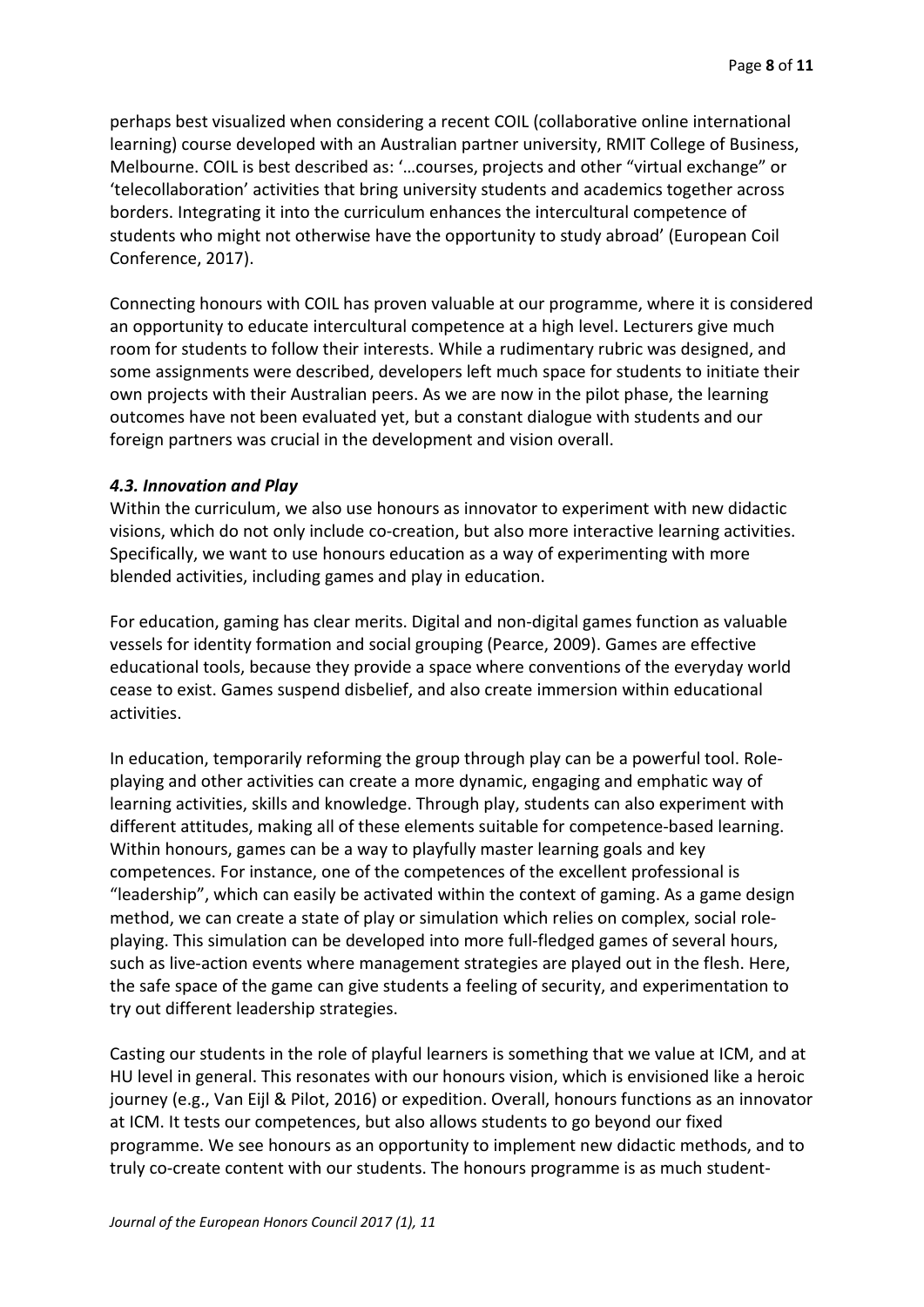driven as it is facilitated by staff members. We leave much room for students to find and create their own projects or courses which meet their needs and help them flourish as professionals.

#### **5. Honours as an option in regular courses**

In this section we will illustrate how motivated students, willing to add value to themselves personally and professionally, the work place or wider society, can choose for an extra honours option in a regular bachelor course. The English Department for Teacher Education at HU currently provide a series of star courses in the Methodology curriculum. Based on regular Bachelor Methodology courses and learning goals, keen students have the opportunity to deepen and broaden their learning, thus exceeding the courses' regular attainment levels.

In the Methodology courses students study concepts such as Communicative Language teaching and learning, language skills, collaborative work, engaging activities, digital learning tools, differentiation, Task-Based Instruction, use of target language, dual language education, formative and summative assessment and curriculum design. Driven students are encouraged to further explore a topic of their interest and become competent with its practical application, and in doing so, earn Honours stars according to the HU Star system: reflective practitioner, innovation and dissemination or professional drive. The predesigned star courses provide a framework, yet allow students to determine the success criteria of their final product. The outcome is noteworthy as is demonstrated by the following two examples:

- 1. A driven part-time trainee English teacher noted that, although her vocational internship college claimed to provide an authentic learning environment for students, their summative assessments were far from it. She decided to enrol in the Methodology star course with the objective to create authentic and relevant learning opportunities with the focus on natural learning processes and general practical application that would motivate the vocational students. After a process of research, creation, evaluation and improvement, her newly developed authentic summative assessments have been embedded in the curriculum at the college which resulted in two Honours stars for reflective practitioner and innovation and dissemination. Boosted by this achievement the student has decided to continue with the Honours Programme and is presently doing research into early school leaving at vocational colleges in order to establish a bespoke support plan.
- 2. An enthusiastic full-time English student was eager to further explore the use of digital learning tools in order to enhance teaching and learning in the Modern Foreign Language classroom. Her aim was to inspire teachers and fellow students to apply innovative online digital learning tools in their teaching practice. Her research into the added value of engaging ICT tools on learning outcomes has resulted in the creation of todaysteachingtools.com, a website with categorised lists of trialled online digital learning tools, the publication of weekly blogs and two Honours stars for innovation and dissemination. Thanks to her social media platform the project has evolved ever since with her regularly conducting workshops on digital learning tools and creating digital learning environments at schools and companies for which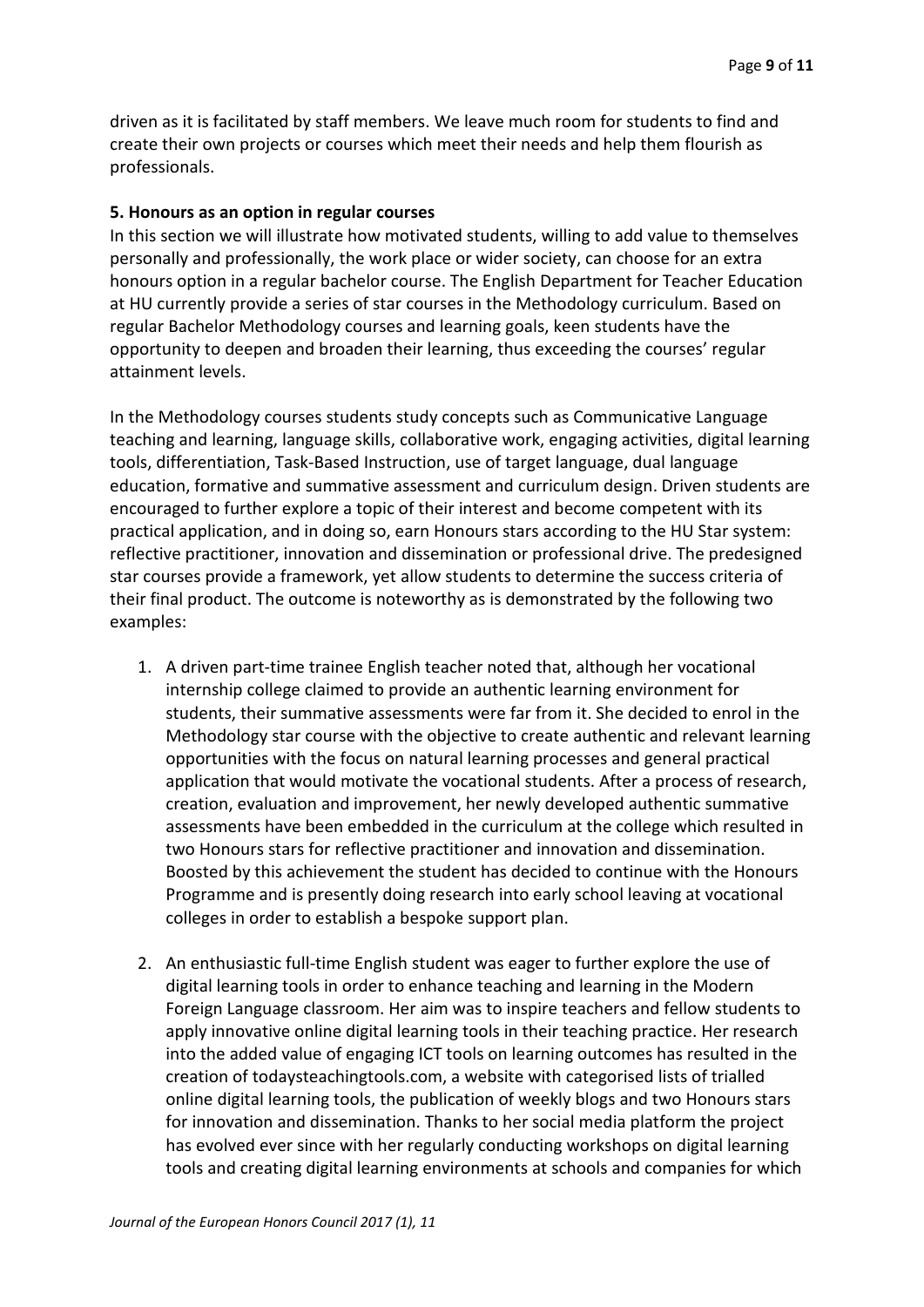she has been rewarded with two additional stars; professional drive and reflective practitioner.

Star courses grant motivated students access to the Honours Programme and allow them to be self-initiating and creative within a framework. The aforementioned projects demonstrate the endless opportunities that may arise when students, once aware of their possible impact on their surroundings, are willing to add value to themselves personally, professionally, to the workplace and the wider society. Stars creating stars.

## **6. Concluding remarks**

In this paper we have elaborated on the HU Honours vision and educational concept, with value creation as the core element. Despite the precondition that honours programmes should be accessible for all ambitious and talented students, it was hard to reach many students, probably because of the gap between honours programmes and the regular bachelor curriculum. In order to bridge this gap, new honours tracks have been designed at the same time the regular courses were (re)designed. Honours is structurally embedded in the curriculum innovations and vice versa: honours is a perfect stimulus for curriculum (re)design because of its innovative character. We have shown this for one bachelor programme in particular: International Communication and Media. We have also illustrated how students can choose for an extra Honours option in a regular bachelor course, another opportunity that arises to bring honours programmes closer to bachelor curricula.

# **References**

Bersin, J. (2004). *The Blended Learning Book*. San Francisco: John Wiley and Sons.

European Coil Conference (2017). *About COIL*. Retrieved from: <https://eurocoilcon.nl/>

HU University of Applied Sciences Utrecht. (2015). *Onze wereld van morgen. Visie op Onderwijs*. Retrieved from: [http://www.huontwikkelt.nl/onderwijs-onderzoek/hu](http://www.huontwikkelt.nl/onderwijs-onderzoek/hu-onderwijsvisie/)[onderwijsvisie/](http://www.huontwikkelt.nl/onderwijs-onderzoek/hu-onderwijsvisie/)

Huizinga, J. (1970). *Homo Ludens: A Study of the Play Element in Culture.* London: Maurice Temple Smith Ltd.

Pearce, C. (2009). *Communities of Play: Emergent Cultures in Multiplayer Games and Virtual Worlds.* Cambridge; London: MIT Press.

Vaughan, N., Cleveland-Innes, M., & Garrison, R. (2013). *Teaching in Blended Learning Environments: Creating and Sustaining Communities of Inquiry*. Edmonton: AU Press.

Van Eijl, P. & Pilot, A. (2016). *The Honours Experience.* Rotterdam: Hogeschool Rotterdam Uitgeverij.